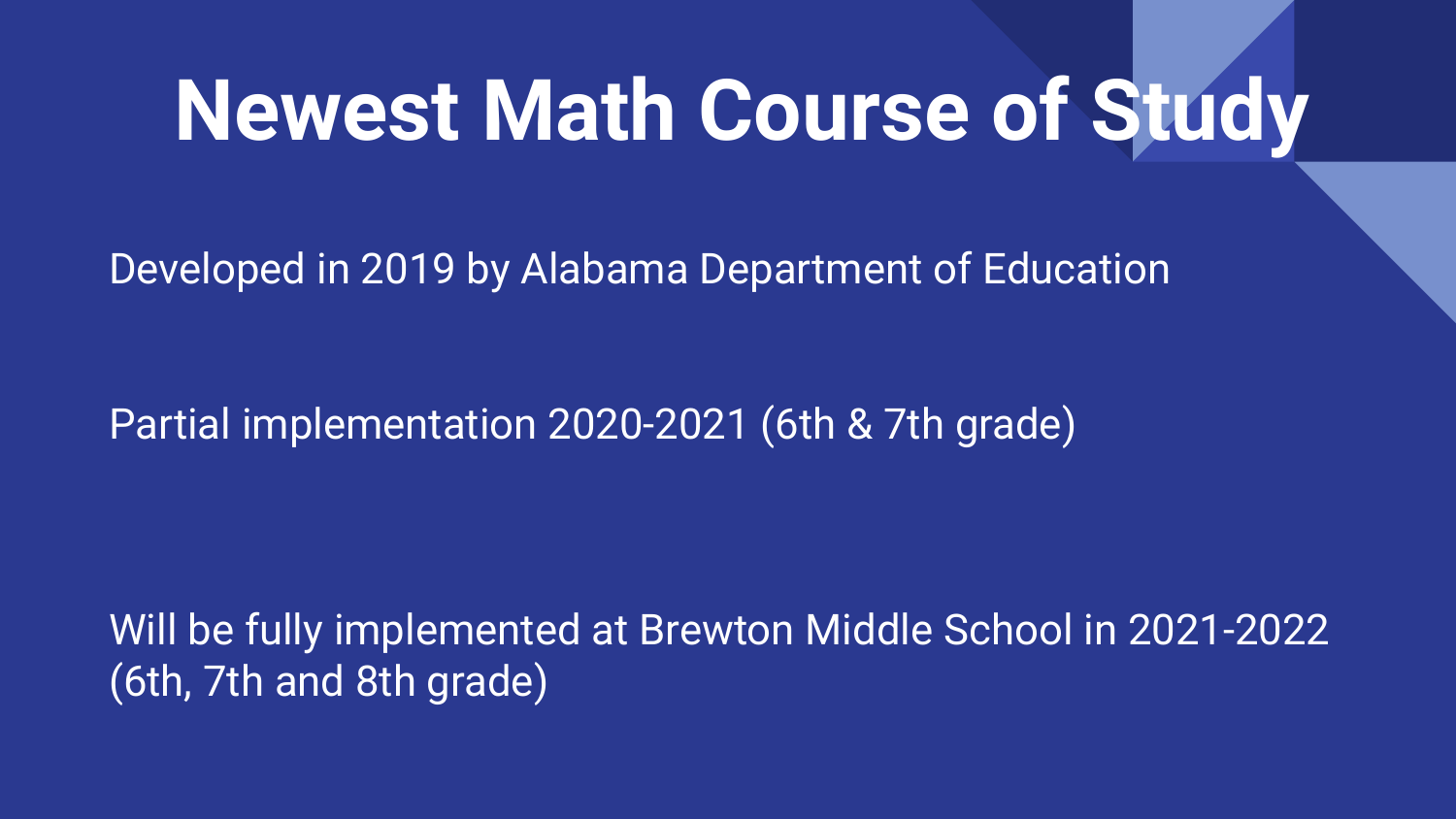- The Grades 6-8 course of study offers two flexible pathways with five courses: Grade 6, Grade 7, Grade 7 Accelerated, Grade 8, and Grade 8 Accelerated.
- **ALL** middle school students begin at a shared starting point with **Grade 6** Mathematics, and all will complete Grade 8 prepared for **Geometry with Data Analysis in Grade 9**, regardless of which middle school pathway they complete.
- The standard middle school pathway is challenging and rigorous. It meets the needs of **all** middle school students, giving them a solid mathematical foundation and preparing them for success in later mathematics courses.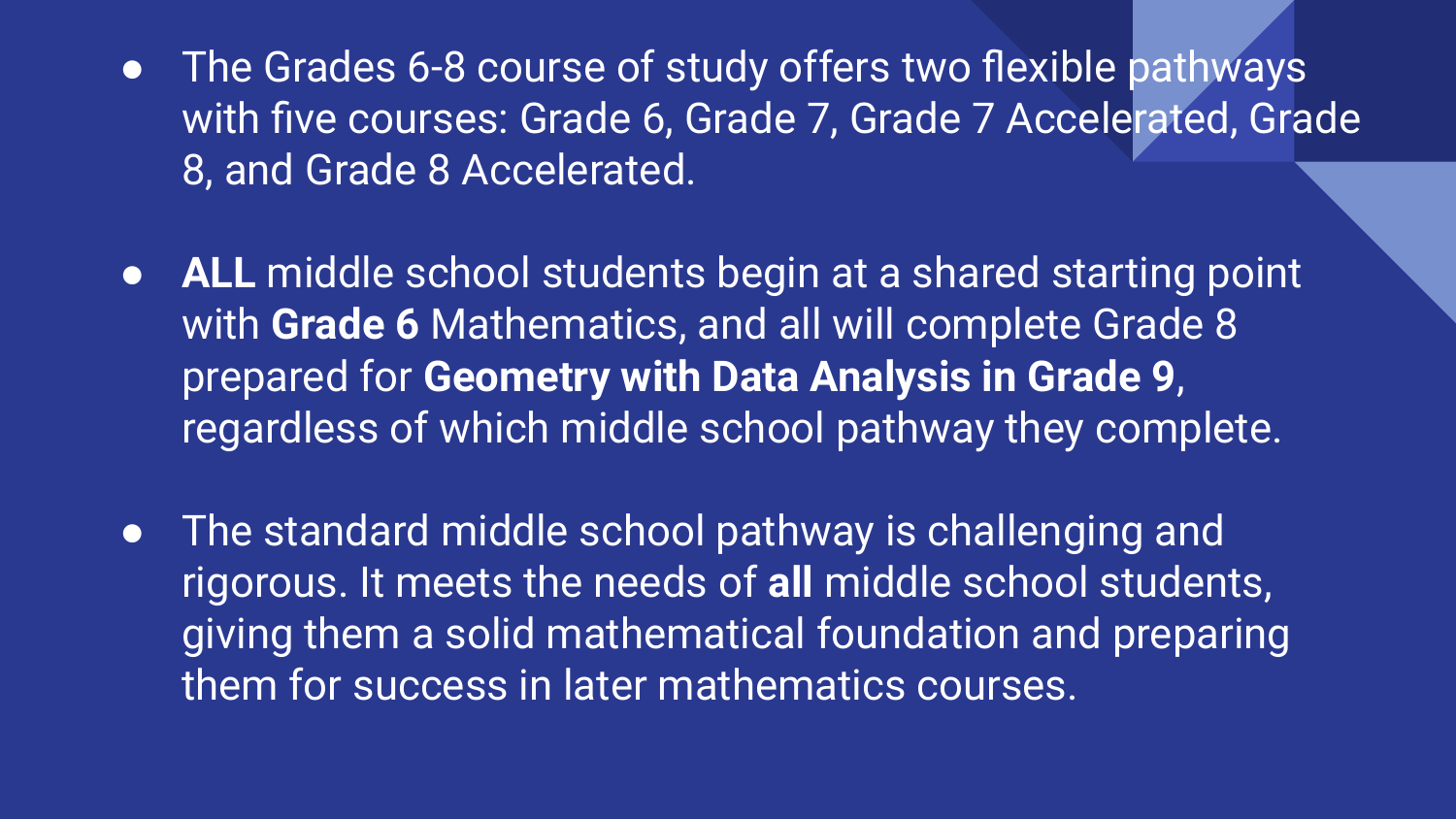- Middle school students who are **especially interested and strongly motivated** to study mathematics have the option of moving a little faster by choosing an accelerated pathway which combines standards from three courses into two years of study: Grade 7, Grade 8, and Algebra I with Probability (otherwise offered in Grade 10).
- Students who successfully complete the accelerated pathway will take Geometry with Data Analysis in Grade 9 and Algebra II in grade 10.
- These students will be required to take two additional courses in Grades 11 and 12 to earn the mandatory four credits in mathematics, since neither of the accelerated middle school courses (nor their combination) is equivalent to a high school mathematics credit.
- Taking two more courses gives them the opportunity to make additional progress toward their postsecondary goals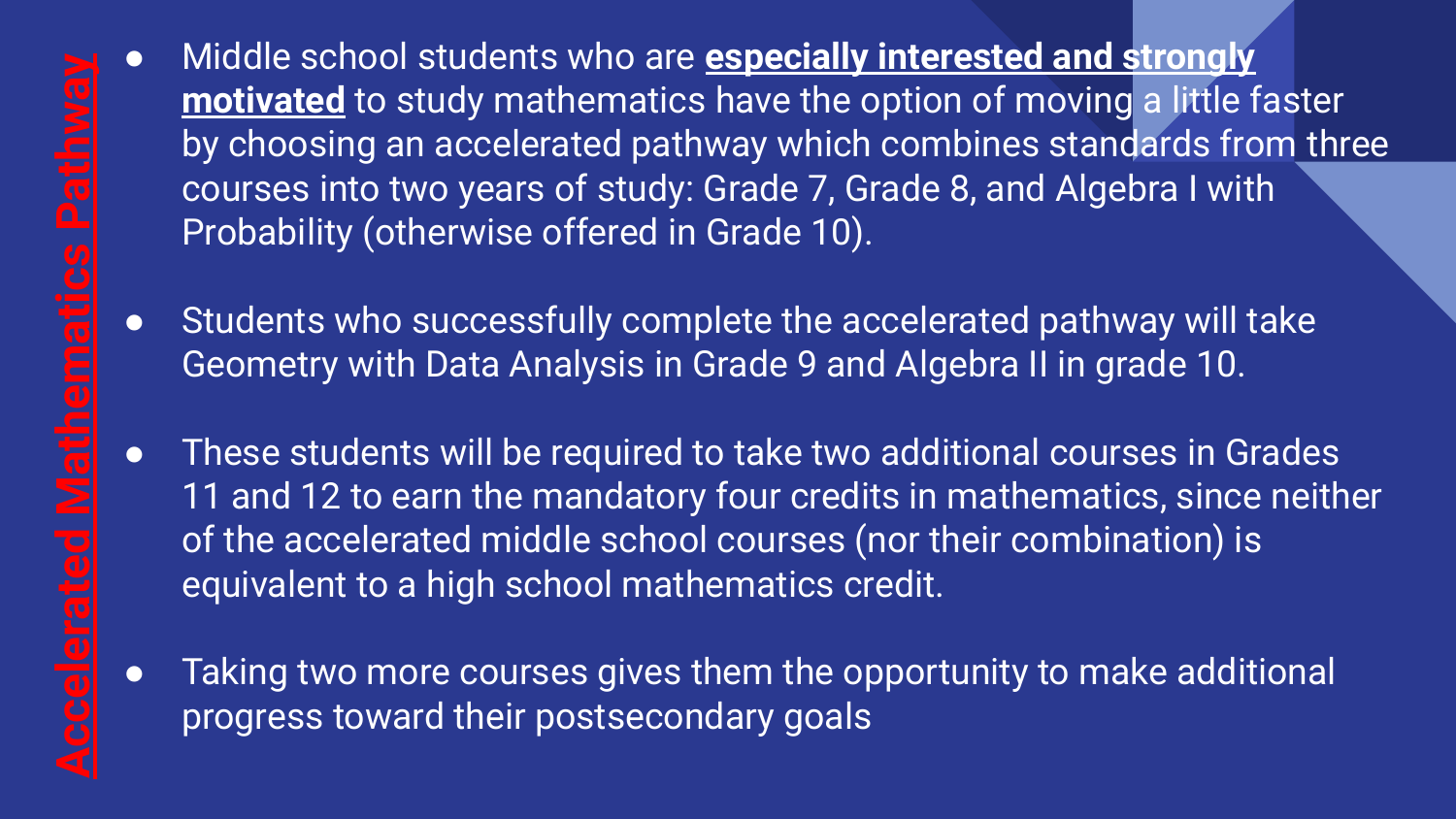## The accelerated middle school pathway is designed to challenge the **most proficient and motivated students**.

● Some who start out on this pathway may find it was not the best choice for them. Students who are not making adequate progress in Grade 7 Accelerated are not locked into the accelerated pathway; they may exit the accelerated pathway and take the Grade 8 Mathematics course without any loss of progress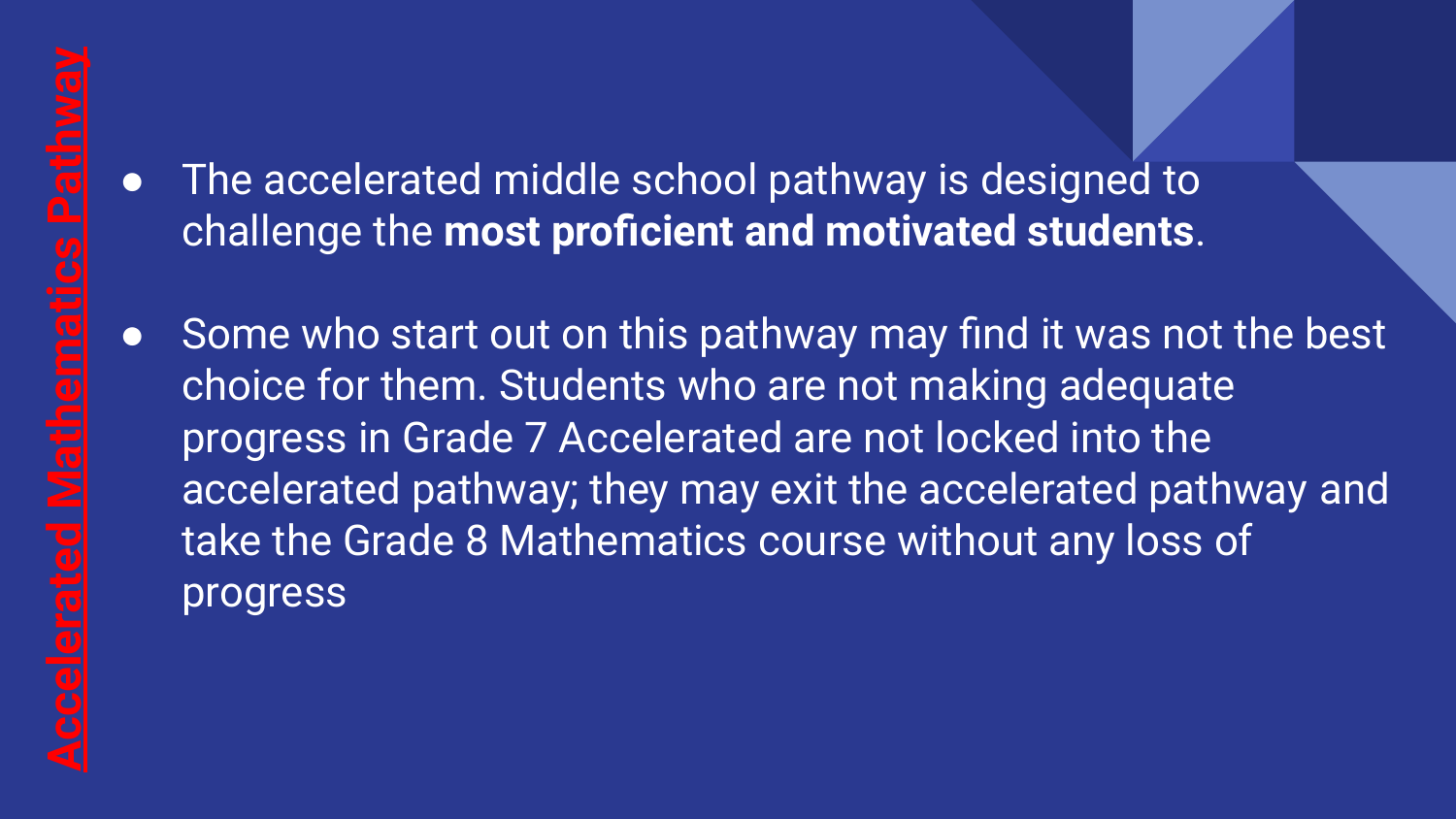- Students have a second opportunity to accelerate in Grade 9 by taking Geometry with Data Analysis and Algebra I with Probability at the same time.
- These opportunities to accelerate allow students to make additional progress toward their postsecondary goals.
- It is critical that all students be afforded the opportunity to pursue a pathway that supports their interests and goals.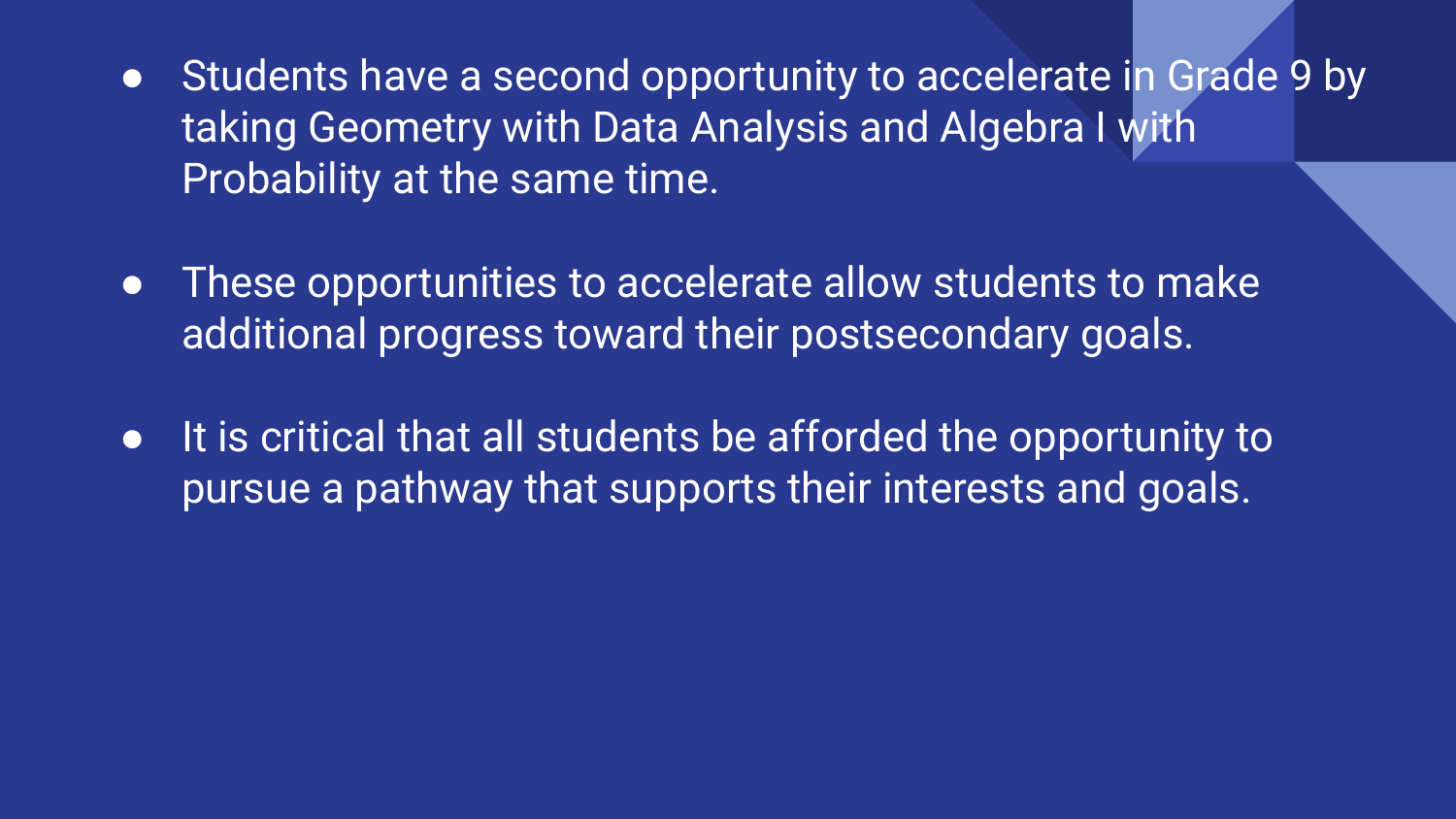| <b>CONTRACTOR</b><br>ı |                                                                                                                       |
|------------------------|-----------------------------------------------------------------------------------------------------------------------|
| G                      | I                                                                                                                     |
| l<br>l                 | i,<br>I                                                                                                               |
| Ī.<br>ı<br>þ           | I                                                                                                                     |
|                        | <b>Contract Contract Contract Contract Contract Contract Contract Contract Contract Contract Contract Contract Co</b> |
|                        | ı                                                                                                                     |
|                        | ï<br>֖֖֖֖֖֖֖֖֧֧֧֪֪֪ׅ֖֧֪֪֪֪֪֪֪֪֪֪֪֪֪֪֪֪֪֪֪֪֪֪֪֪֪֪֪֪֪֪֪֪֚֚֚֚֚֚֚֚֚֚֚֚֚֚֚֚֚֚֚֚֚֚֚֚֚֚֚֡֬֝֝֝֞֝                              |
|                        | ı                                                                                                                     |
|                        |                                                                                                                       |
| Ì<br>ı                 |                                                                                                                       |
| j<br>ı                 |                                                                                                                       |

| Grade 6                                                                    | Grade 7                                   | <b>Grade 8</b>                                   | Grade 9                                                             |  |
|----------------------------------------------------------------------------|-------------------------------------------|--------------------------------------------------|---------------------------------------------------------------------|--|
| Grade 6<br><b>Mathematics</b>                                              | Grade 7<br><b>Mathematics</b>             |                                                  | Geometry with Data<br>Analysis                                      |  |
| Grade 6<br><b>Mathematics</b>                                              | Grade 7 Accelerated<br><b>Mathematics</b> | <b>Accelerated Grade 8</b><br><b>Mathematics</b> | Geometry with Data<br>Analysis                                      |  |
| Grade 6<br><b>Mathematics</b>                                              | Grade 7<br><b>Mathematics</b>             | Grade 8<br><b>Mathematics</b>                    | Geometry with Data<br>Analysis<br>and Algebra I with<br>Probability |  |
| Grade 6<br><b>Mathematics</b>                                              | Grade 7 Accelerated<br><b>Mathematics</b> | <b>Grade 8 Mathematics</b>                       | Geometry with Data<br>Analysis                                      |  |
| Grade 6<br><b>Mathematics</b>                                              | Grade 7 Accelerated<br><b>Mathematics</b> |                                                  | Geometry with Data<br>Analysis<br>and Algebra I with<br>Probability |  |
| Grade 6<br>Grade 7 Accelerated<br><b>Mathematics</b><br><b>Mathematics</b> |                                           | <b>Accelerated Grade 8</b><br><b>Mathematics</b> | Geometry with Data<br>Analysis<br>and Algebra I with<br>Probability |  |